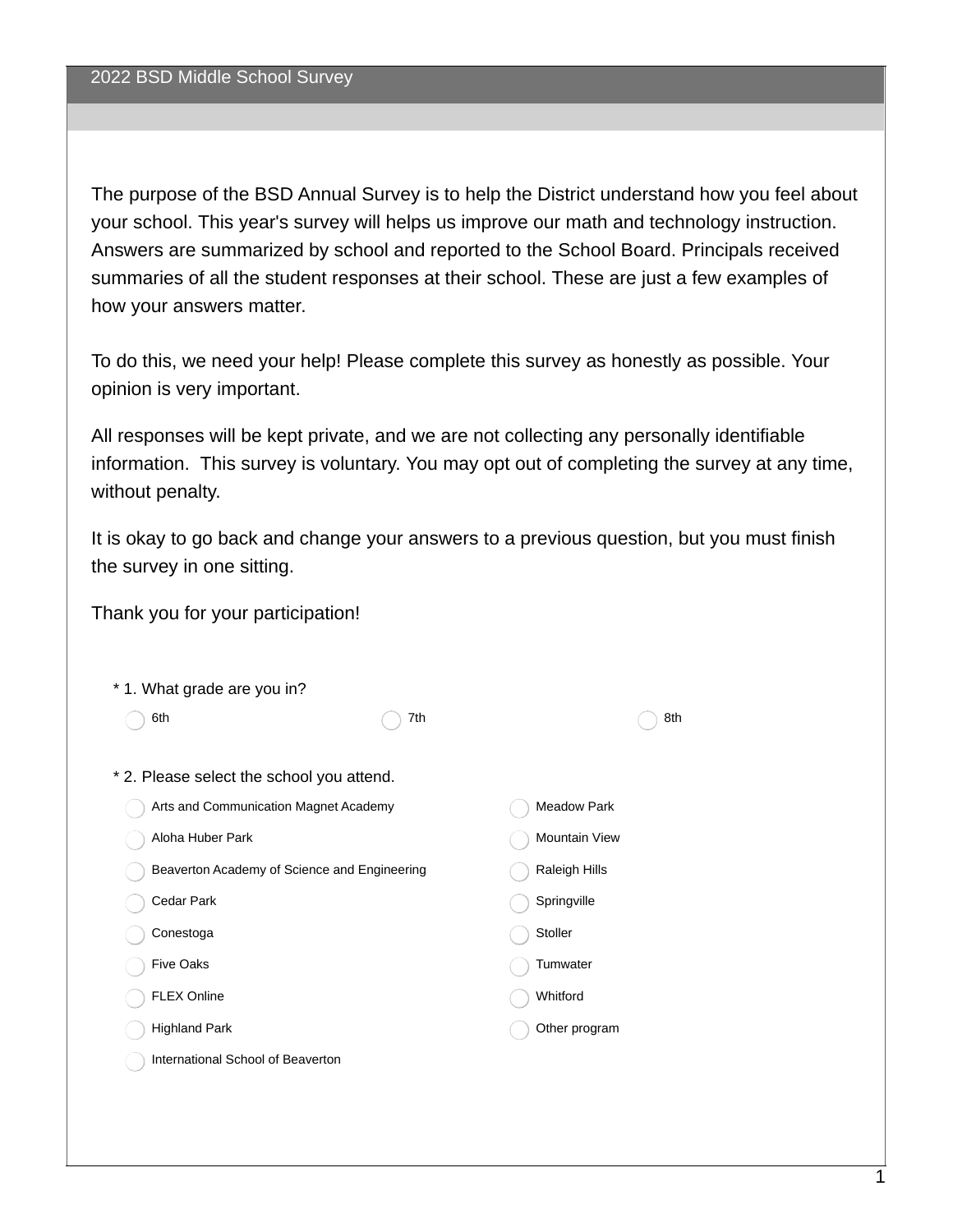#### 2022 BSD Middle School Survey

#### School Schedule

This is the first year of a common middle school schedule in which all students have five required courses (language arts, social studies, science, math, and PE) and two elective courses each day.

# 3. Which do you prefer? Seven courses, including two elective courses Six courses, including one elective course 4. What do you think? Longer math and science courses are helpful to me  $\bigcap$  All classes should be the same length of time Advisory is a time when students learn social-emotional skills and build community to increase success in academic courses. 5. Advisory is helpful to me. Strongly agree Agree Disagree Strongly disagree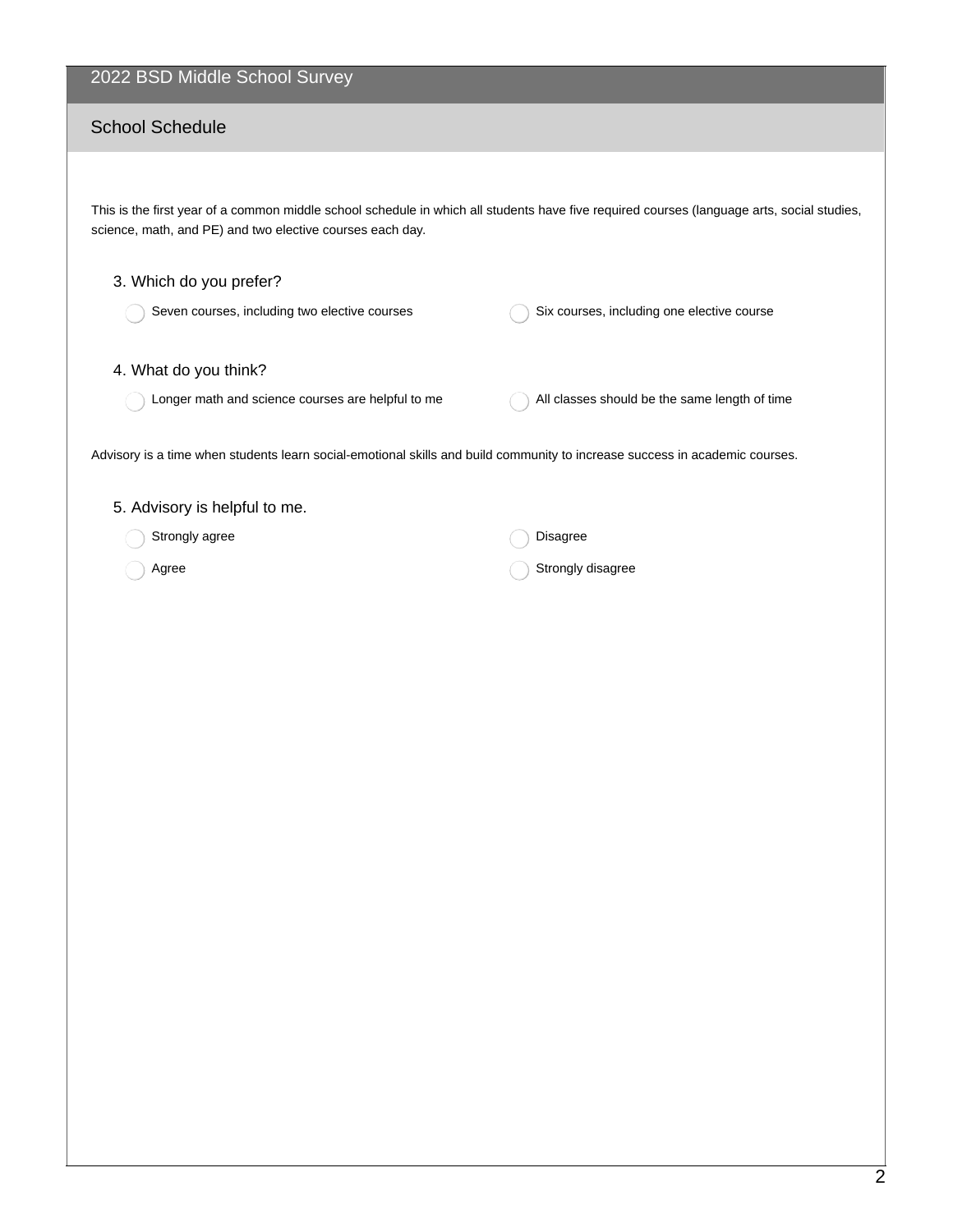# 6. Do you agree or disagree that...

|                                                                                                             | <b>Strongly Agree</b> | Agree | <b>Disagree</b> | <b>Strongly Disagree</b> |
|-------------------------------------------------------------------------------------------------------------|-----------------------|-------|-----------------|--------------------------|
| I feel welcome and accepted at this<br>school.                                                              |                       |       |                 |                          |
| I generally feel safe at my school.                                                                         |                       |       |                 |                          |
| There is at least one adult at school<br>who really cares about me.                                         |                       |       |                 |                          |
| There is at least one adult who knows<br>me well enough that I might ask them<br>to help me make decisions. |                       |       |                 |                          |
| People at my school understand me<br>as a person.                                                           |                       |       |                 |                          |

#### 7. Do you agree or disagree that...

|                                                                                               | <b>Strongly Agree</b> | Agree | <b>Disagree</b> | <b>Strongly Disagree</b> |
|-----------------------------------------------------------------------------------------------|-----------------------|-------|-----------------|--------------------------|
| My thinking has grown as a result of<br>new learning.                                         |                       |       |                 |                          |
| My teachers provide adequate and<br>frequent feedback to help me move<br>my learning forward. |                       |       |                 |                          |
| My teachers believe I can learn.                                                              |                       |       |                 |                          |

# 8. Do you agree or disagree that...

|                                              | <b>Strongly Agree</b> | Agree | <b>Disagree</b> | <b>Strongly Disagree</b> | don't know |
|----------------------------------------------|-----------------------|-------|-----------------|--------------------------|------------|
| My teachers set high<br>expectations for me. |                       |       |                 |                          |            |
| My teachers expect me<br>to attend college.  |                       |       |                 |                          |            |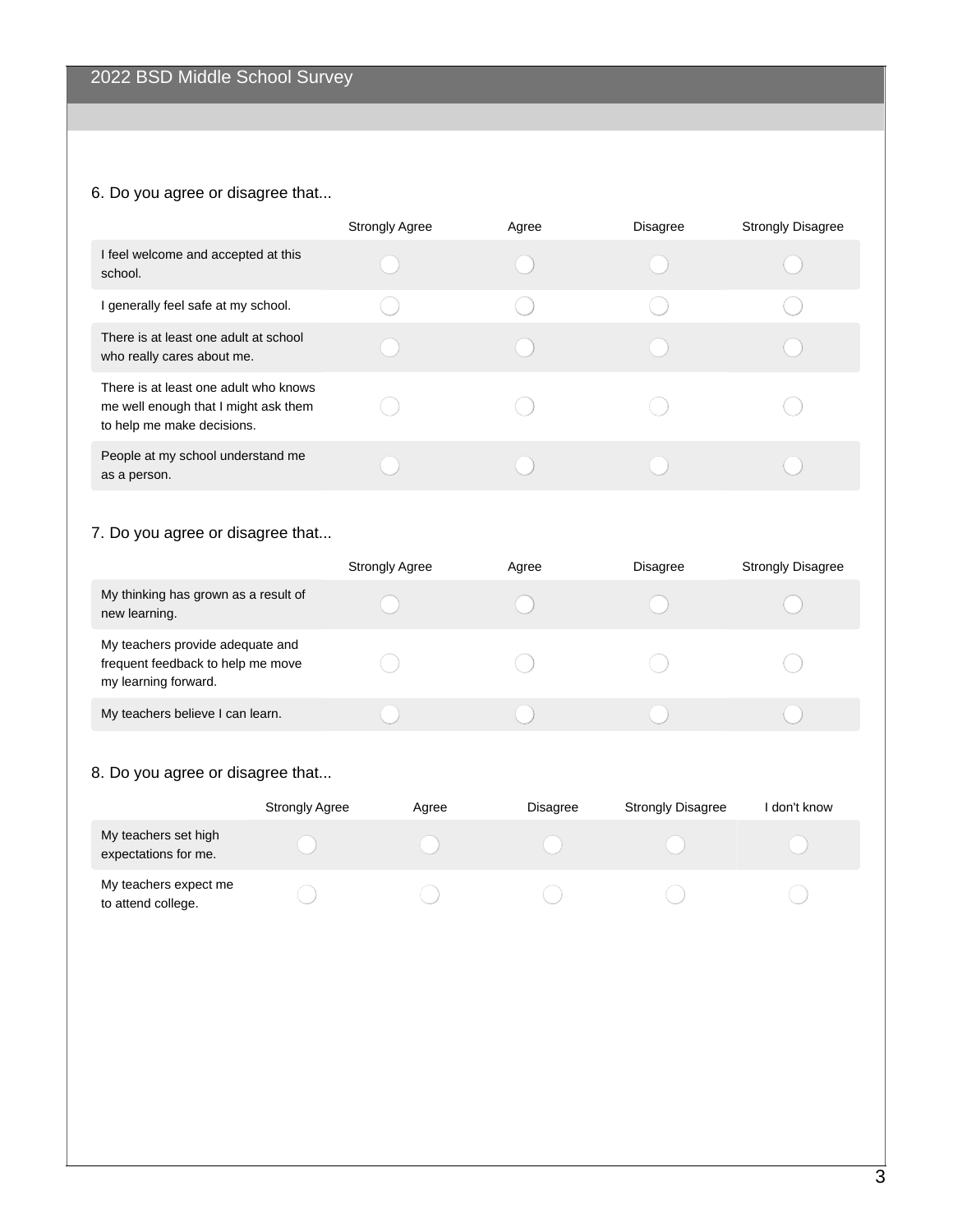#### 9. How often do you participate in classroom circles or community circles?

 $\bigcap$  4 or more times a week

- 1-3 times a week
- 2-3 times a month
- $\bigcap$  1 time a month
- Less than 1 time a month
- Never
- I do not know what classroom circles are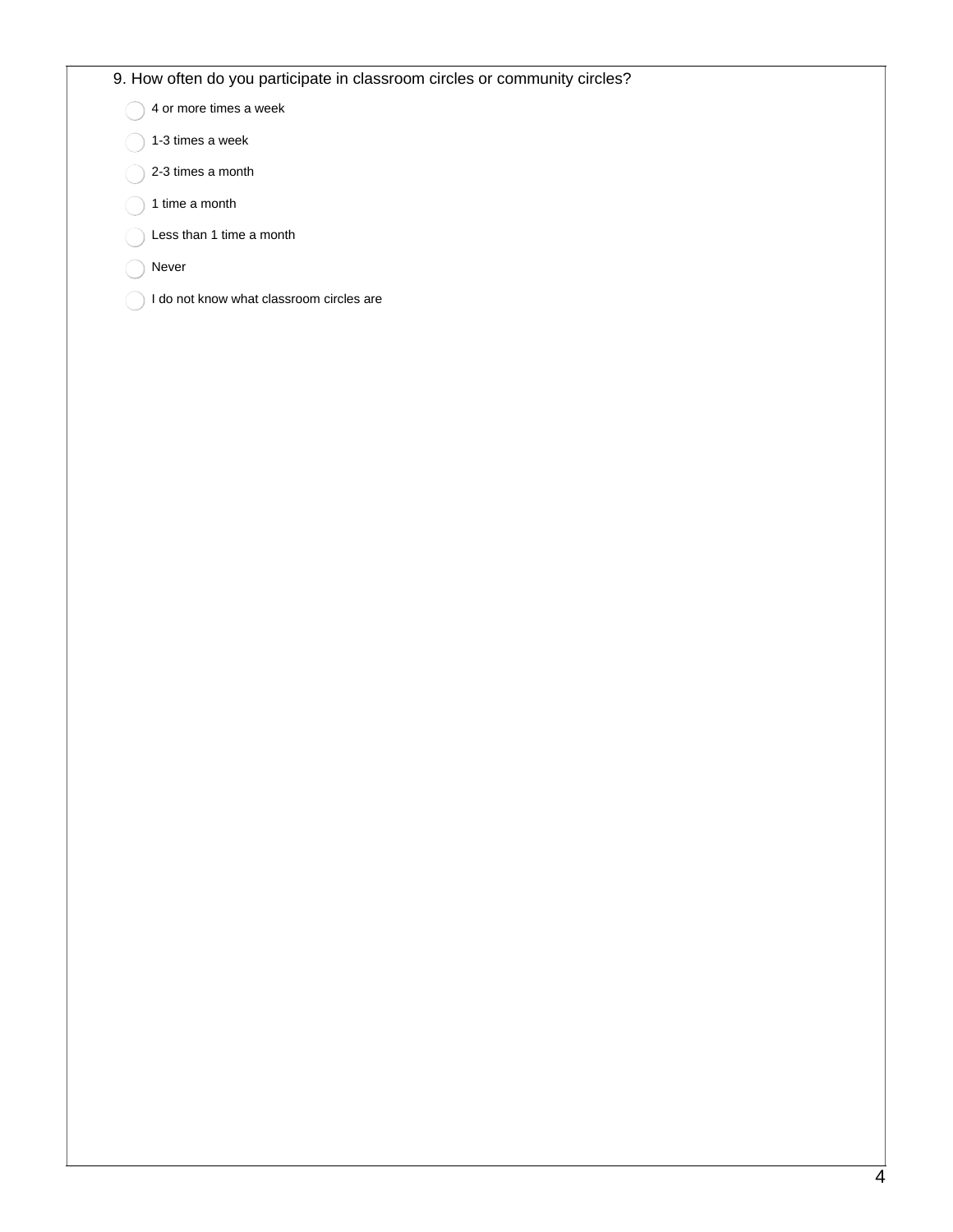# 2022 BSD Middle School Survey

#### Classroom Circles

- 10. Classroom circles help me feel more connected to my classroom community.
	- Always

Sometimes

- Rarely
- ◯ Never
- 1 do not participate in classroom circles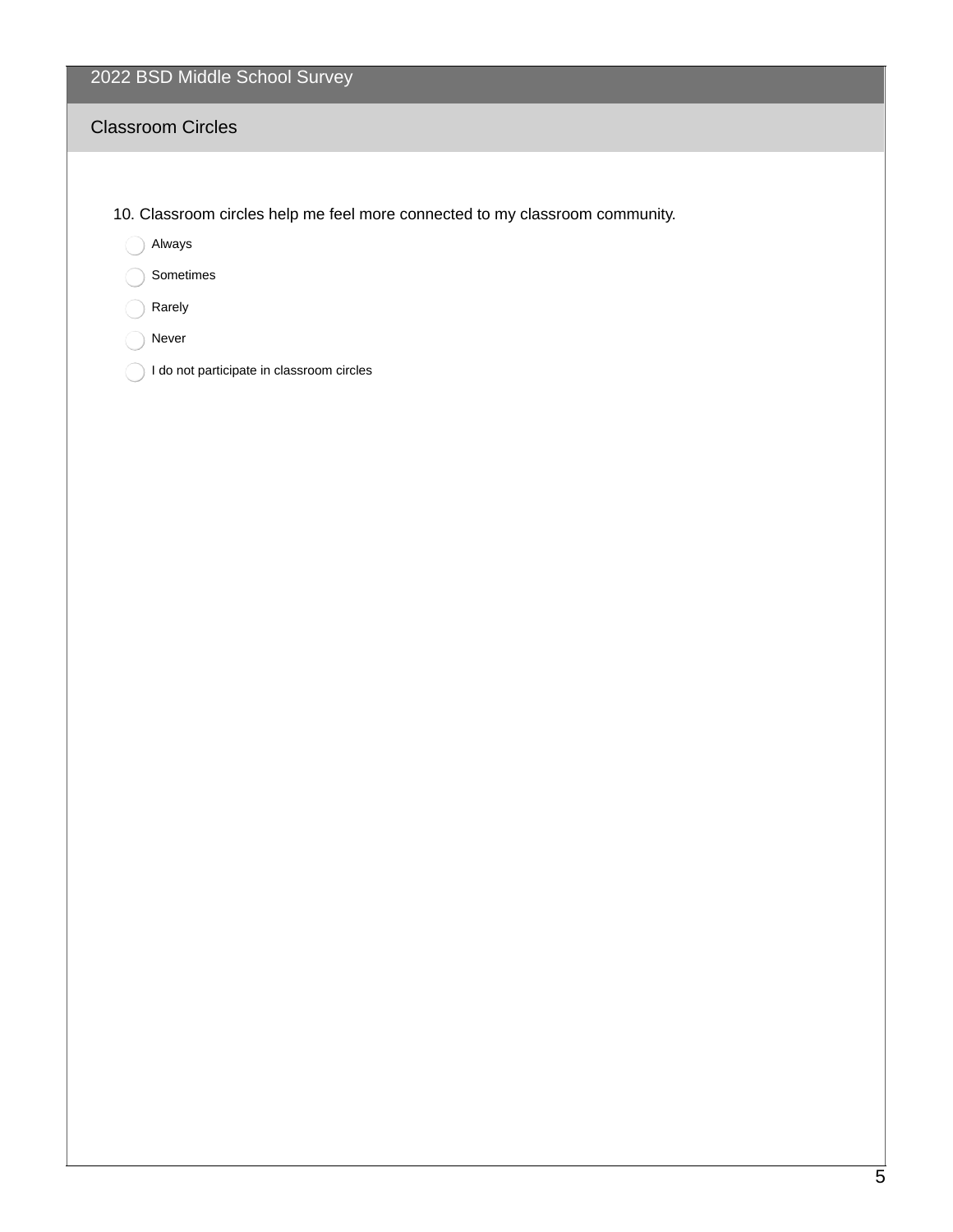| 2022 BSD Middle School Survey                                                 |
|-------------------------------------------------------------------------------|
| Math                                                                          |
|                                                                               |
| * 11. Are you taking a math course this term?                                 |
| Yes<br>No                                                                     |
|                                                                               |
| 12. My math teacher teaches us new concepts clearly so that I can understand. |
| Very often                                                                    |
| Often                                                                         |
| Sometimes                                                                     |
| Seldom/not often                                                              |
| Almost never                                                                  |
| 13. I talk to my classmates about how to solve math problems.                 |
| Very often                                                                    |
| Often                                                                         |
| Sometimes                                                                     |
| Seldom/not often                                                              |
| Almost never                                                                  |
|                                                                               |
| 14. Talking with my classmates helps me to learn math.<br>Very often          |
| Often                                                                         |
| Sometimes                                                                     |
| Seldom/not often                                                              |
| Almost never                                                                  |
|                                                                               |
|                                                                               |
|                                                                               |
|                                                                               |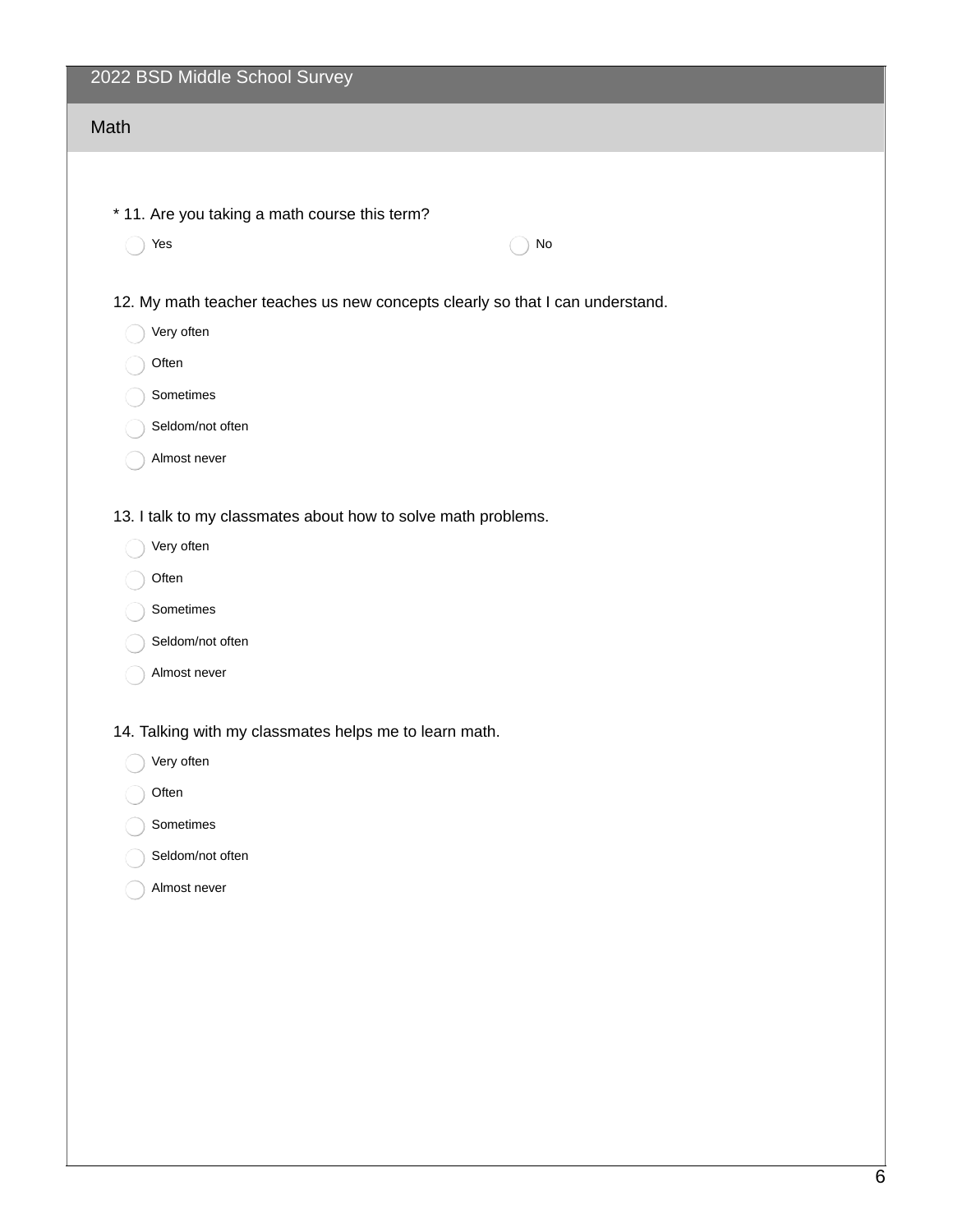| 15. In my math class,                                                                                                       |                |       |          |                   |  |  |
|-----------------------------------------------------------------------------------------------------------------------------|----------------|-------|----------|-------------------|--|--|
|                                                                                                                             | Strongly agree | Agree | Disagree | Strongly disagree |  |  |
| Good resources are provided to help<br>me learn math (textbook, packets,<br>worksheets, notes and/or digital<br>resources). |                |       |          |                   |  |  |
| I see examples of people, places,<br>events, issues and situations that I<br>relate to in the curriculum.                   |                |       |          |                   |  |  |
| The curriculum has photos/pictures,<br>names, scenarios, and text that reflect<br>a diverse society.                        |                |       |          |                   |  |  |
| My teacher helps me understand why<br>certain steps work and not just how to<br>do them.                                    |                |       |          |                   |  |  |
| The work we do in class prepares me<br>for the tests and assessments.                                                       |                |       |          |                   |  |  |
| I have opportunities to improve my<br>scores on the learning targets.                                                       |                |       |          |                   |  |  |

16. What is something your teacher does that helps you learn math?

#### 17. What would you like to change about your math class?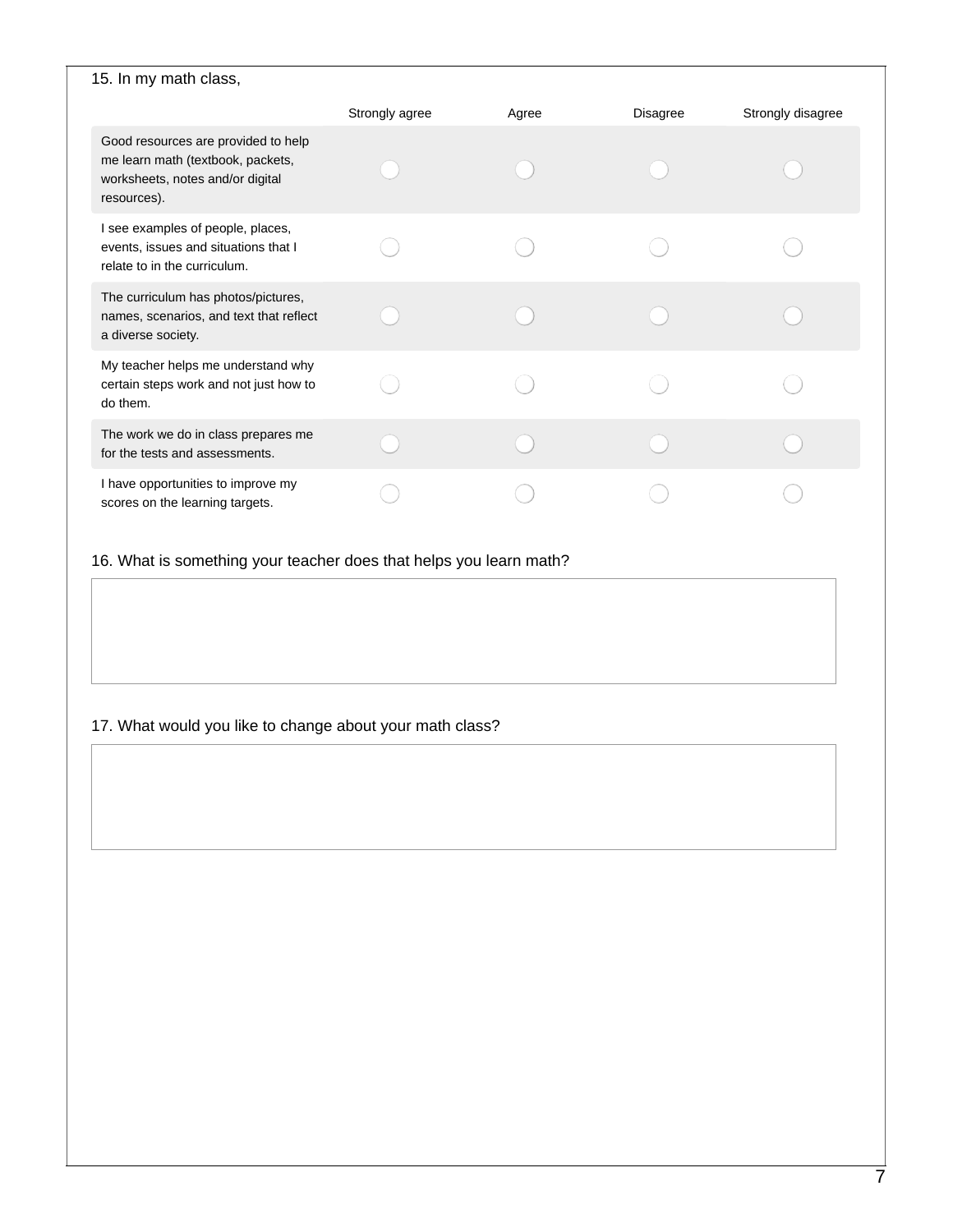| 2022 BSD Middle School Survey                                                                                                                      |
|----------------------------------------------------------------------------------------------------------------------------------------------------|
| <b>Cultural Awareness and Action</b>                                                                                                               |
|                                                                                                                                                    |
| 18. How often do you think about what someone of a different race, ethnicity, or culture experiences?                                              |
| Almost never                                                                                                                                       |
| Once in a while                                                                                                                                    |
| Sometimes                                                                                                                                          |
| Frequently                                                                                                                                         |
| Almost always                                                                                                                                      |
| 19. How often do teachers encourage you to learn about people from different races, ethnicities, or cultures?                                      |
| Almost never                                                                                                                                       |
| Once in a while                                                                                                                                    |
| Sometimes                                                                                                                                          |
| Frequently                                                                                                                                         |
| Almost always                                                                                                                                      |
| 20. How often are you encouraged to think more deeply about and discuss race-related topics with other<br>students at your school?<br>Almost never |

Once in a while

Sometimes

Frequently

Almost always

21. How confident are you that students at your school can have honest conversations with each other about race?

Not at all confident

Slightly confident

Somewhat confident

Quite confident

Extremely confident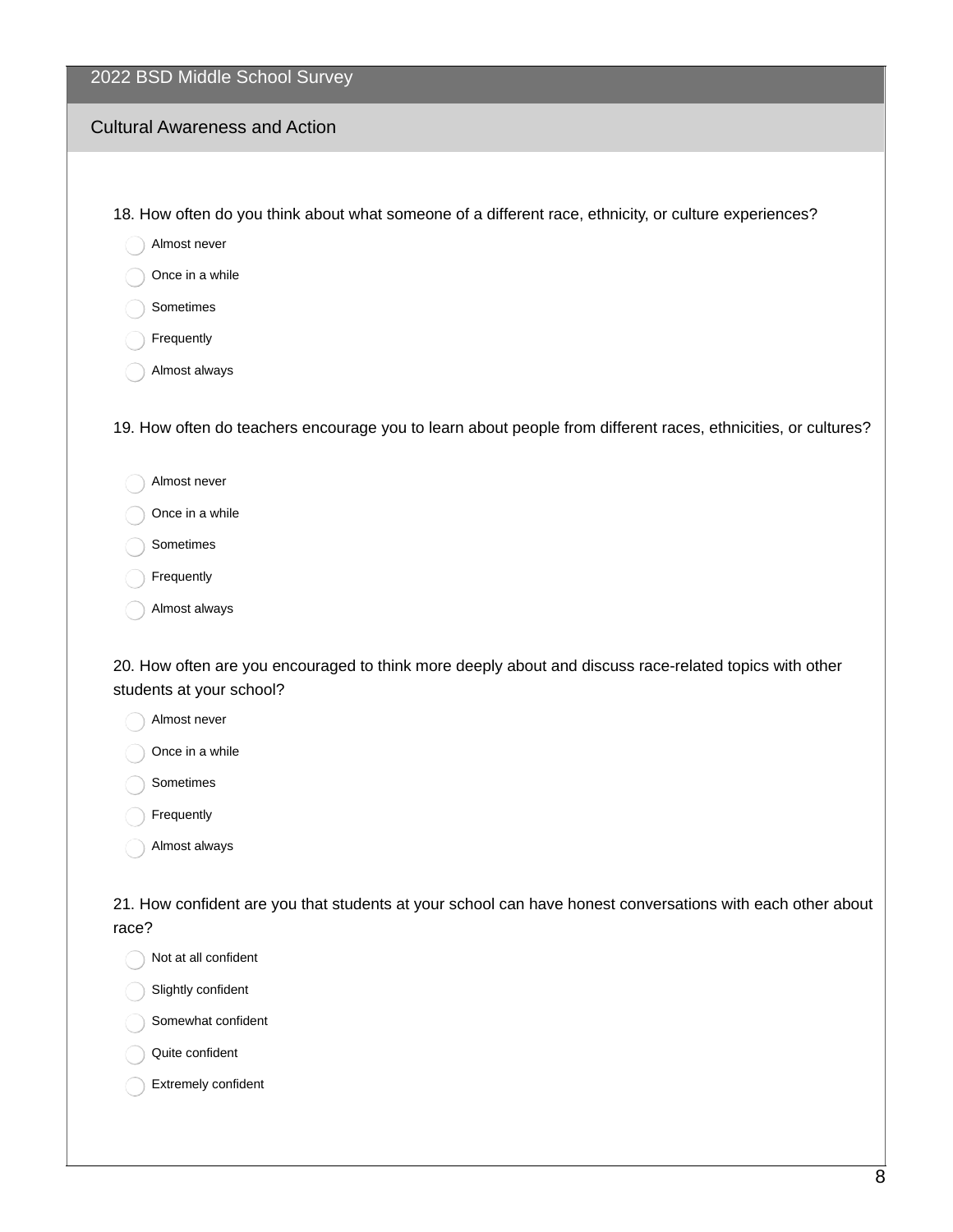#### 22. **Staff members** here treat all students nicely and with respect, no matter...

|                                           | <b>Strongly Agree</b> | Agree | Disagree | <b>Strongly Disagree</b> | Don't Know |
|-------------------------------------------|-----------------------|-------|----------|--------------------------|------------|
| Their race                                |                       |       |          |                          |            |
| Their national origin                     |                       |       |          |                          |            |
| Their language                            |                       |       |          |                          |            |
| Whether their parents are rich or poor    |                       |       |          |                          |            |
| Their religion                            |                       |       |          |                          |            |
| Their level of physical or mental ability |                       |       |          |                          |            |
| Their gender identity                     |                       |       |          |                          |            |
| Their sexual orientation                  |                       |       |          |                          |            |

#### 23. **Students** here treat all students nicely and with respect, no matter...

|                                           | <b>Strongly Agree</b> | Agree | <b>Disagree</b> | <b>Strongly Disagree</b> | Don't Know |
|-------------------------------------------|-----------------------|-------|-----------------|--------------------------|------------|
| Their race or language                    |                       |       |                 |                          |            |
| Their national origin                     |                       |       |                 |                          |            |
| Their language                            |                       |       |                 |                          |            |
| Whether their parents are rich or poor    |                       |       |                 |                          |            |
| Their religion                            |                       |       |                 |                          |            |
| Their level of physical or mental ability |                       |       |                 |                          |            |
| Their gender identity                     |                       |       |                 |                          |            |
| Their sexual orientation                  |                       |       |                 |                          |            |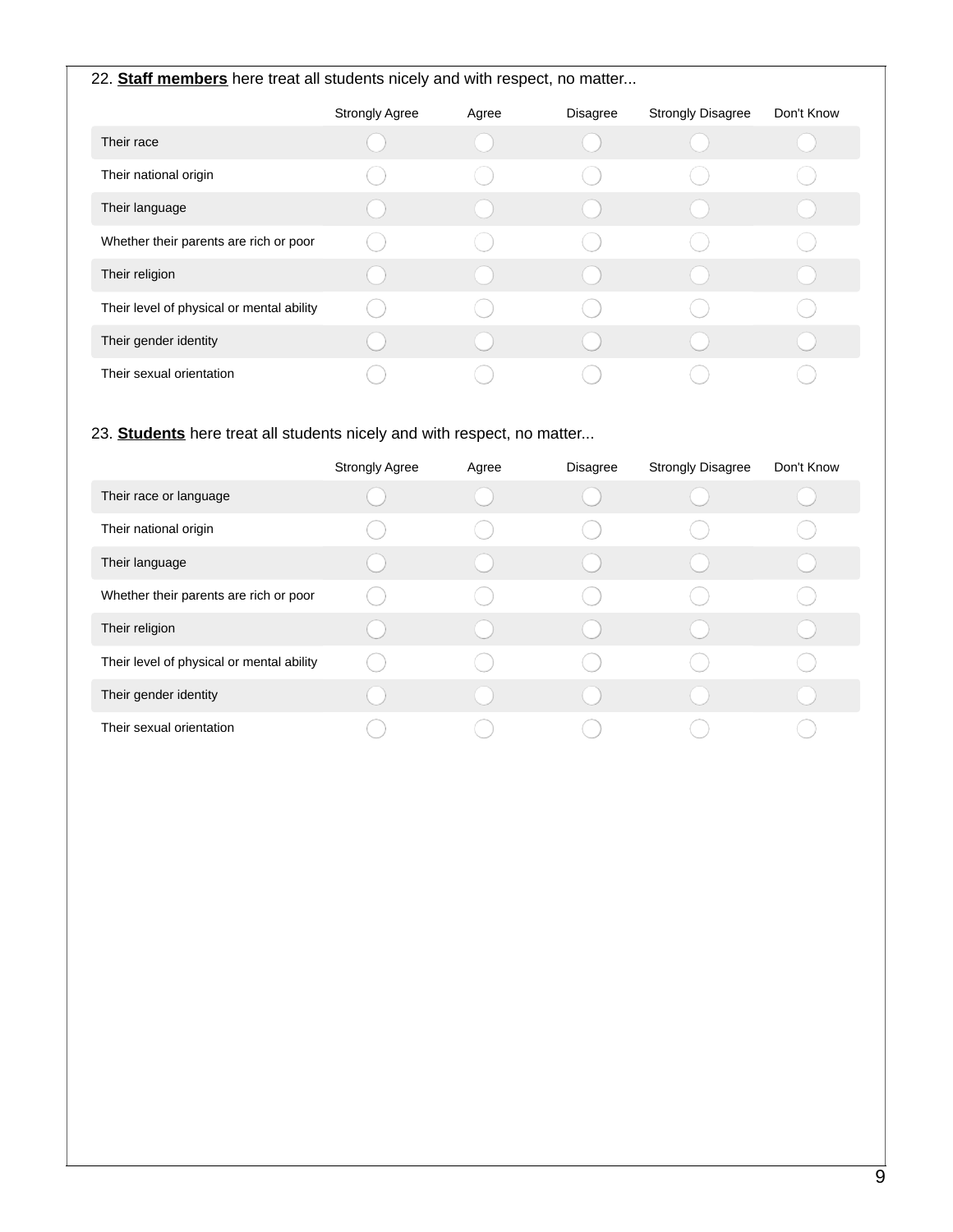| 2022 BSD Middle School Survey |  |  |  |
|-------------------------------|--|--|--|
|-------------------------------|--|--|--|

Bullying in School

Bullying is unwanted, aggressive behavior among students that involves a real or perceived power imbalance. The behavior is repeated, or could be repeated, over time. Bullying includes actions such as making threats, spreading rumors, attacking someone physically or verbally, and excluding someone from a group on purpose.

| Adapted from StopBullying.gov<br>https://www.stopbullying.gov/what-is-bullying/definition/ |                                                                 |                                                                                                               |
|--------------------------------------------------------------------------------------------|-----------------------------------------------------------------|---------------------------------------------------------------------------------------------------------------|
|                                                                                            |                                                                 |                                                                                                               |
| 24. I have been bullied at school this year.                                               |                                                                 |                                                                                                               |
| A lot                                                                                      | A little                                                        | Not at all                                                                                                    |
|                                                                                            | 25. I have been bullied on the way to or from school this year. |                                                                                                               |
| A lot                                                                                      | A little                                                        | Not at all                                                                                                    |
|                                                                                            |                                                                 | 26. I have been bullied online (for example on Twitter, Snapchat, Instagram, TikTok, gaming, etc.) this year. |
| A lot                                                                                      | A little                                                        | Not at all                                                                                                    |
| seriously.                                                                                 |                                                                 | 27. My school takes instances of bullying and/or harassment including bias incidents and/or hate speech       |
| Yes                                                                                        |                                                                 |                                                                                                               |
| No                                                                                         |                                                                 |                                                                                                               |
| Not sure                                                                                   |                                                                 |                                                                                                               |
|                                                                                            |                                                                 | 28. My school will believe me if I report an instance of bullying and/or harassment including bias incidents  |

Yes No Not sure

and/or hate speech.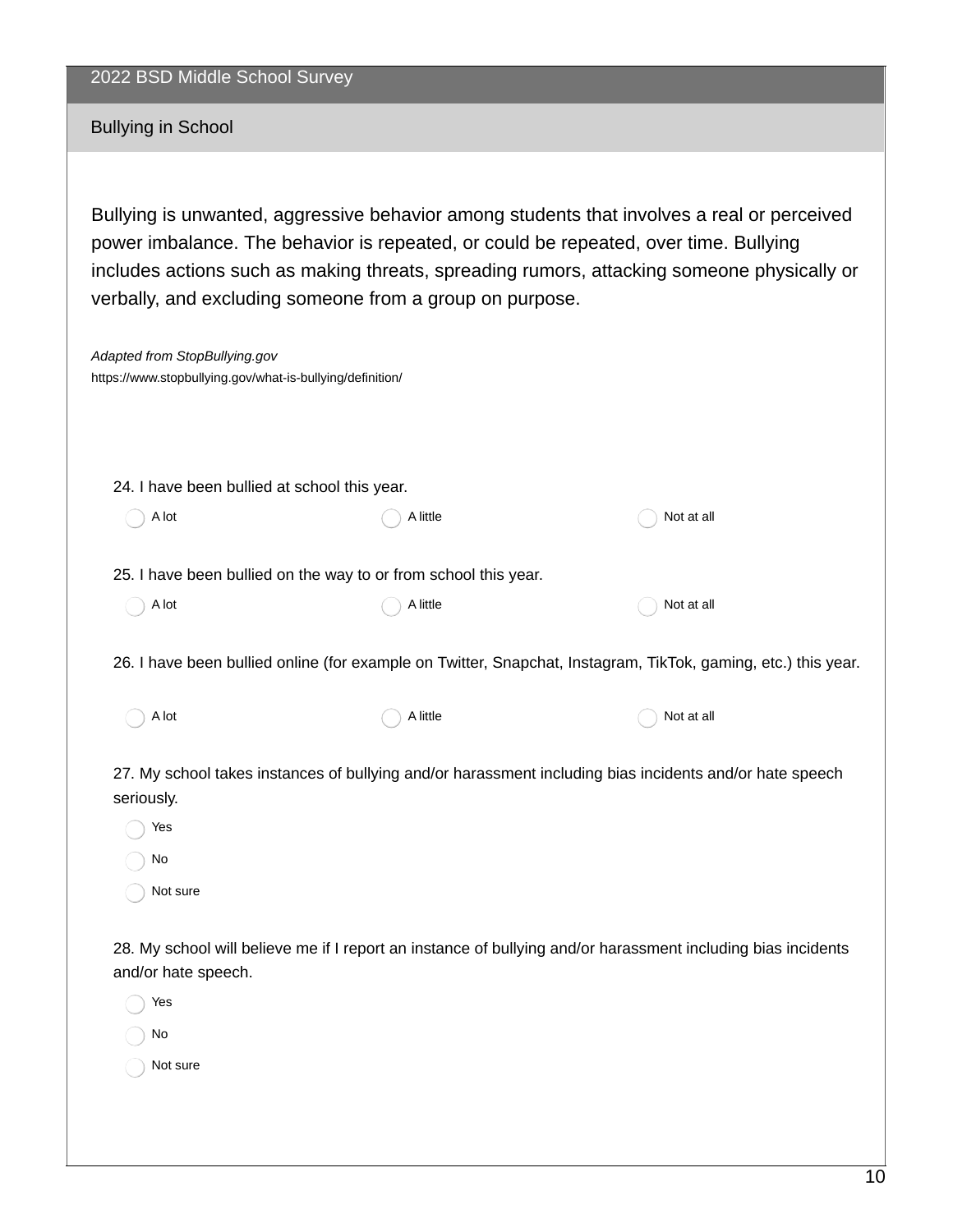29. If I experience or witness bullying and/or harassment, including bias incidents and/or hate speech at my school...

|                                                 | Yes | No | Not sure |
|-------------------------------------------------|-----|----|----------|
| I know how to report it to<br>someone.          |     |    |          |
| it will be taken seriously<br>and responded to. |     |    |          |
| I know how it will be<br>addressed.             |     |    |          |

30. All students should feel safe at school and in their communities. SafeOregon gives students, parents, schools and their communities a way to report safety threats or potential acts of violence. Are you aware of SafeOregon?

 $Yes$  No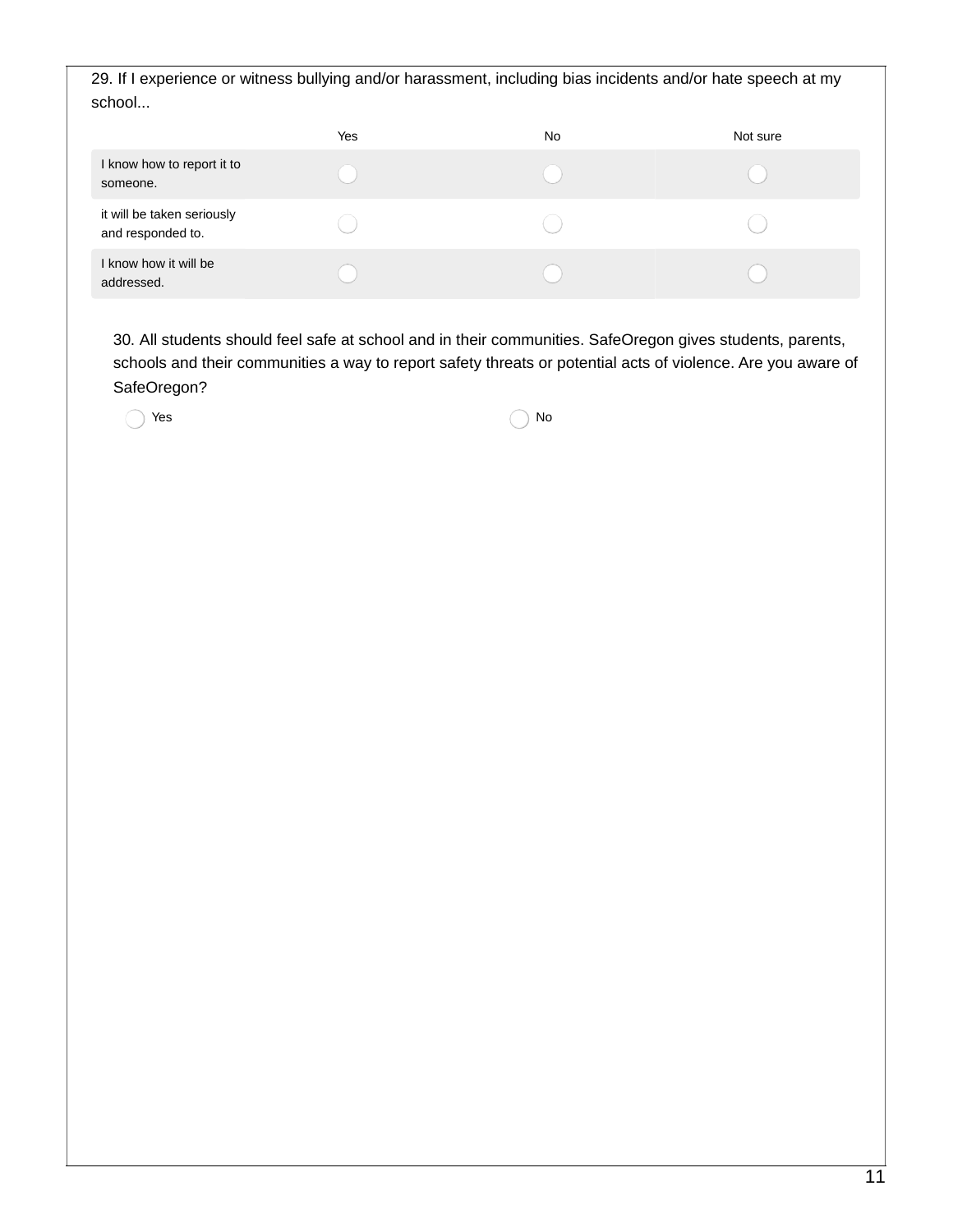# 2022 BSD Middle School Survey

# School Environment

#### 31. My school is clean and neat...

|                  | Strongly Agree | Agree | <b>Disagree</b> | <b>Strongly Disagree</b> |
|------------------|----------------|-------|-----------------|--------------------------|
| In general       |                |       |                 |                          |
| In the bathrooms |                |       |                 |                          |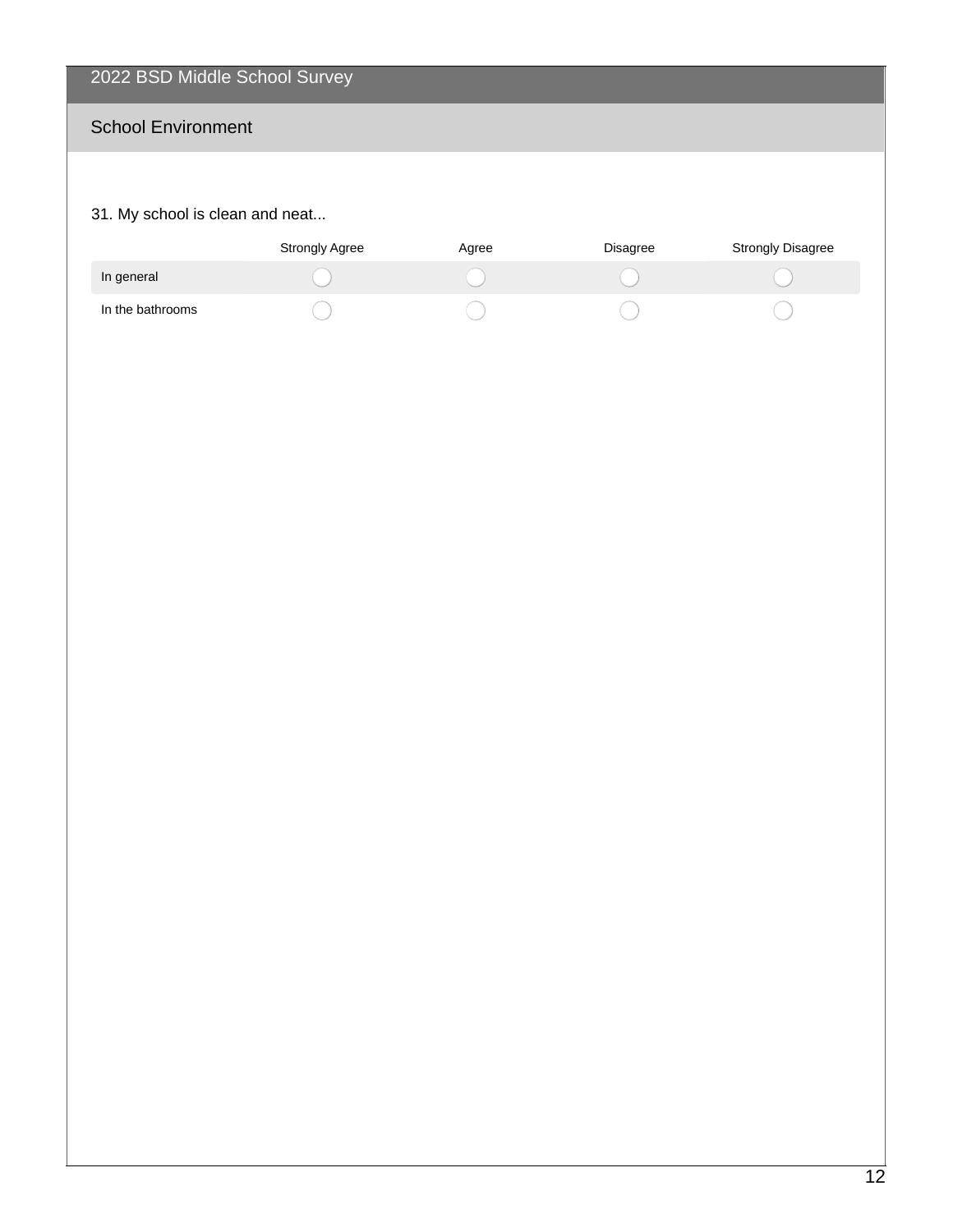| 2022 BSD Middle School Survey                                                                                                                                                                                                                                                                                                                                                      |  |  |  |  |  |
|------------------------------------------------------------------------------------------------------------------------------------------------------------------------------------------------------------------------------------------------------------------------------------------------------------------------------------------------------------------------------------|--|--|--|--|--|
| Technology                                                                                                                                                                                                                                                                                                                                                                         |  |  |  |  |  |
| Help us understand how you use technology at school and for your schoolwork.                                                                                                                                                                                                                                                                                                       |  |  |  |  |  |
| 32. My school teaches me how to be a good digital citizen.                                                                                                                                                                                                                                                                                                                         |  |  |  |  |  |
| <b>Strongly Disagree</b><br><b>Strongly Agree</b><br>Disagree<br>Agree                                                                                                                                                                                                                                                                                                             |  |  |  |  |  |
| 33. I have adequate internet connectivity at home and can access school work with no connectivity problems.                                                                                                                                                                                                                                                                        |  |  |  |  |  |
| <b>Strongly Agree</b><br><b>Strongly Disagree</b><br>Disagree<br>Agree                                                                                                                                                                                                                                                                                                             |  |  |  |  |  |
| 34. Outside of school, my Chromebook is the main device that I use to complete school work.                                                                                                                                                                                                                                                                                        |  |  |  |  |  |
| Yes<br>No                                                                                                                                                                                                                                                                                                                                                                          |  |  |  |  |  |
| 35. My teachers use Canvas regularly to share assignments, resources and classwork.<br>Strongly Agree<br>Disagree<br><b>Strongly Disagree</b><br>Agree<br>36. My learning experience is supported by the digital tools my school offers.<br><b>Strongly Agree</b><br>Disagree<br><b>Strongly Disagree</b><br>Agree<br>37. What digital tools help you the most with your learning? |  |  |  |  |  |
|                                                                                                                                                                                                                                                                                                                                                                                    |  |  |  |  |  |
| 38. How can teachers and staff better support your digital learning experience?                                                                                                                                                                                                                                                                                                    |  |  |  |  |  |
|                                                                                                                                                                                                                                                                                                                                                                                    |  |  |  |  |  |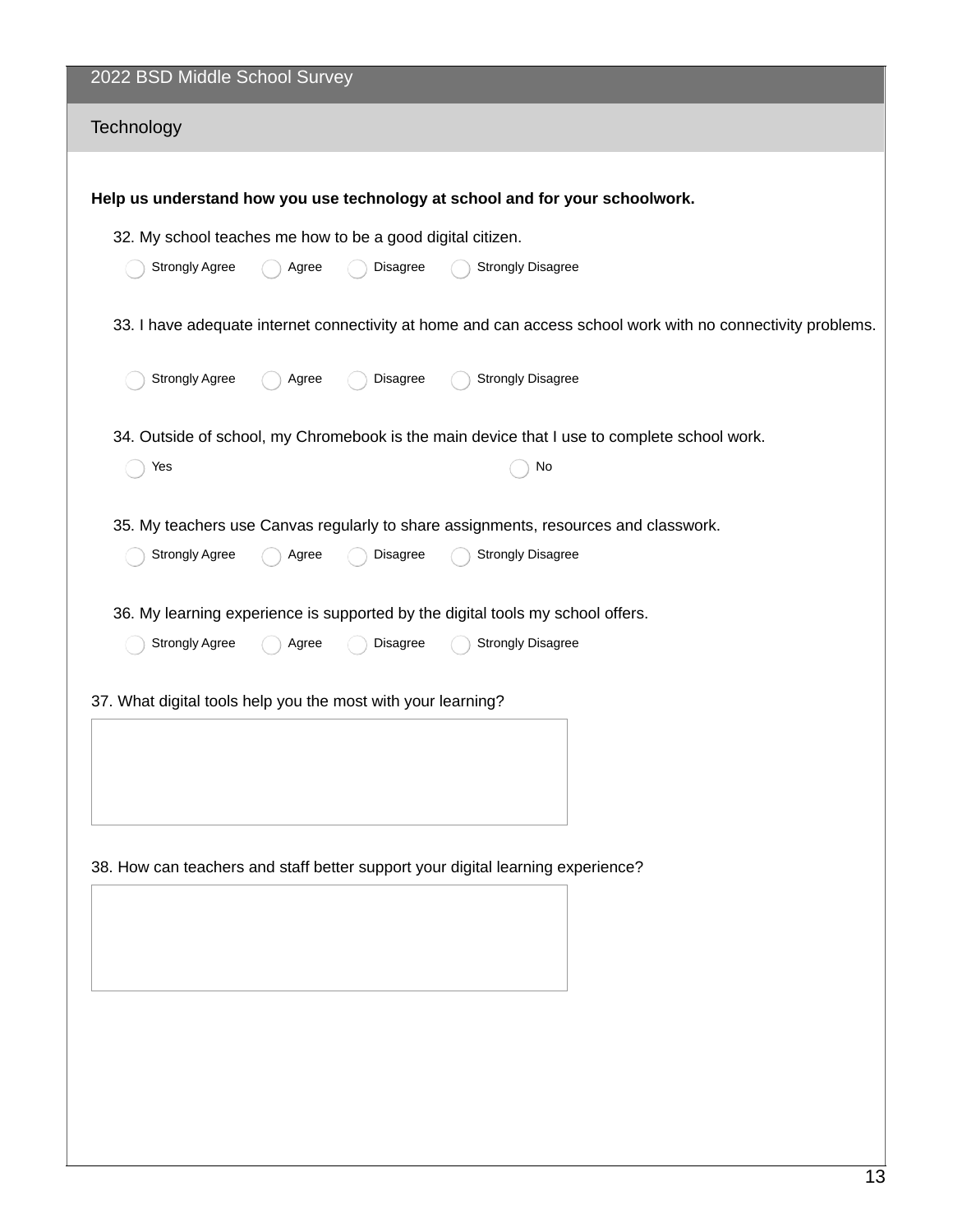|                                   | 39. Are you currently enrolled in an AVID elective?                      |                                                                                  |
|-----------------------------------|--------------------------------------------------------------------------|----------------------------------------------------------------------------------|
| Yes                               | No                                                                       | I don't know                                                                     |
|                                   |                                                                          | 40. I am involved in the following after school activities (mark all that apply) |
| Volunteering or Service Learning  |                                                                          | I have participated in athletics that were not school<br>sponsored               |
| Student Leadership                |                                                                          | Other                                                                            |
| drama,<br>soccer, etc.)           | Before or after school clubs (homework club, games,                      | None of these                                                                    |
|                                   | 41. In the first year after high school, I plan to (mark all that apply) |                                                                                  |
| Go to a 2-year college            |                                                                          | Go into the military                                                             |
| Go to a 4-year college            |                                                                          | Travel                                                                           |
| Work part-time                    |                                                                          | Take some time off                                                               |
| Work full-time                    |                                                                          | Volunteer                                                                        |
| Get technical/vocational training |                                                                          | None of these                                                                    |
|                                   |                                                                          |                                                                                  |
|                                   |                                                                          |                                                                                  |
|                                   |                                                                          |                                                                                  |
|                                   |                                                                          |                                                                                  |
|                                   |                                                                          |                                                                                  |
|                                   |                                                                          |                                                                                  |
|                                   |                                                                          |                                                                                  |
|                                   |                                                                          |                                                                                  |
|                                   |                                                                          |                                                                                  |
|                                   |                                                                          |                                                                                  |
|                                   |                                                                          |                                                                                  |
|                                   |                                                                          |                                                                                  |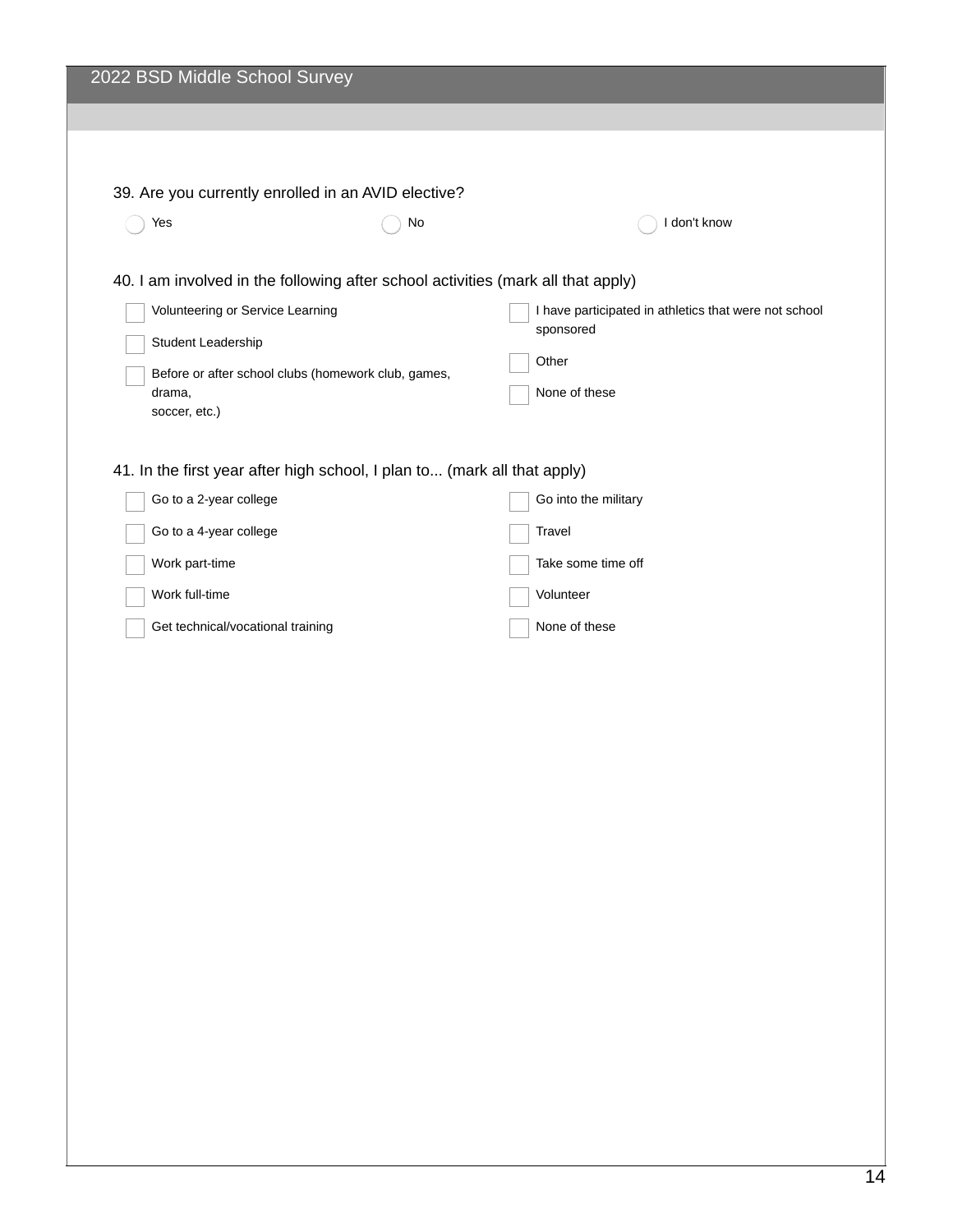42. Overall, this is the grade I would give my school:

 $(A \cap B \cap C \cap D)$ 

43. What do you like about your school?

44. What would you like to change about your school?